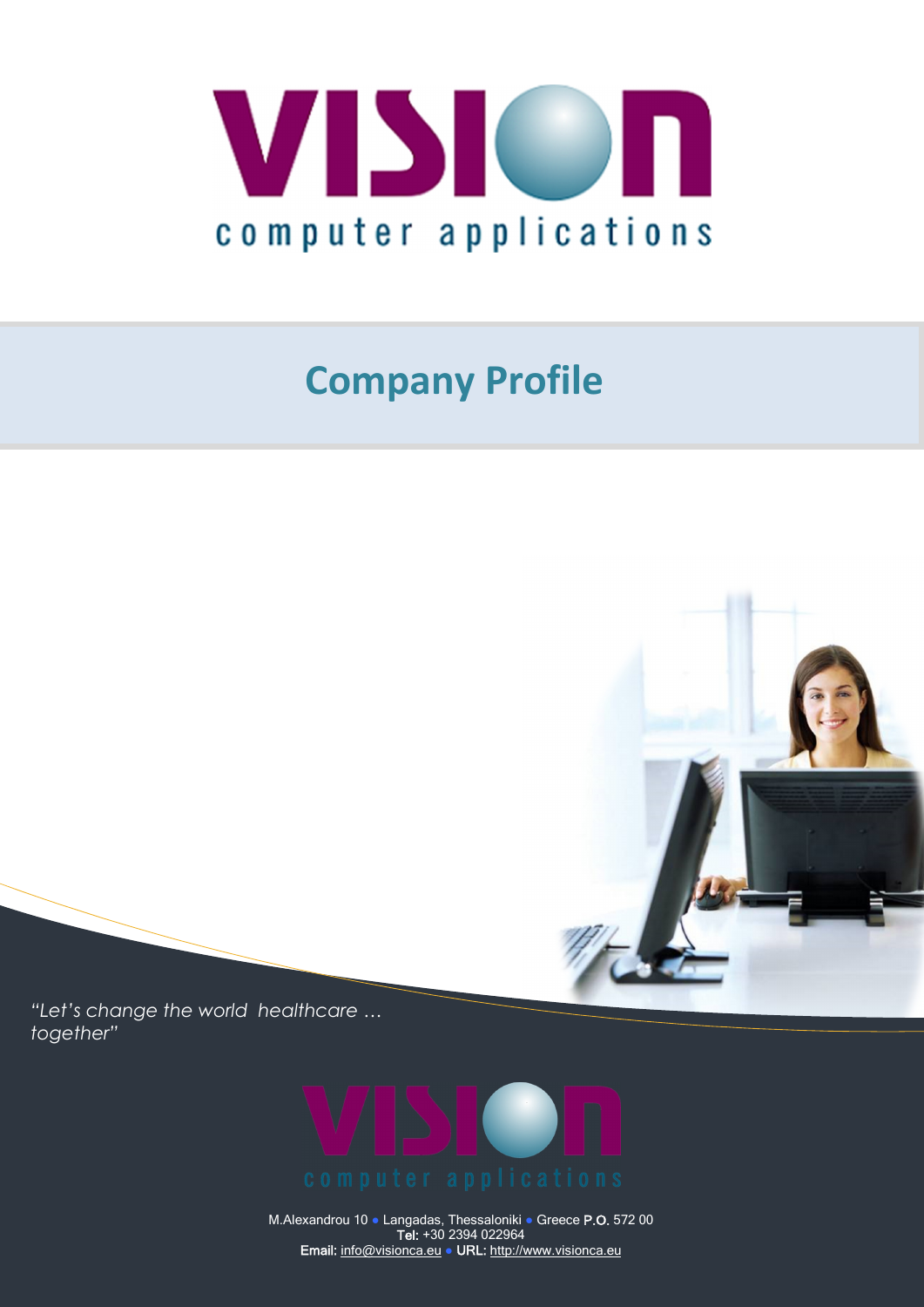Vision Computer Applications plans, implements and supports intergraded Information and Communication Technology solutions (Turn Key Solutions), mainly to the Healthcare sector, taking always under consideration the higher quality standards.

By following an innovative organizational structure from 1992 until today, the company managed to successfully accomplish its primary target, fulfilling its clients' needs, by offering reliable solutions that are based in innovative technologies.

Throughout its twenty and more years of operations, Vision Computer Applications showed consistency, credibility and innovation in practice. All these characteristics allowed the company to outperform and participate in the technology evolution among the competition.

The successful corporate philosophy and business practice are supported by the continuing client support, the quality of the offered products and services, the right utilization of all company resources and its persistence for continuing development in order to fully serve market needs.

Vision Computer Applications **produces** Electronic Health Record (EHR) information systems since 1992. The company's executives come from the medical informatics sector with several years of experience. They all have worked out important studies, and carried out major IT projects in private organizations, Large and Medium size businesses, hospitals and private clinics, public sector organisations, with the complete support and collaboration of distinguished scientists in the each field.

*"The Electronic Healthcare Information Systems we produce, are based on our outstanding technical know how and the field experience of our MD Consultants."*

Our vision for each of our product is to create the connecting link between an Electronic Medical Record (EMR) and a Personal Health Record (PHR), to bring closer patients and doctors, and help people to organize better their personal health information integrating characteristics of social services.

All of our products are differentiated from existing EMR (Electronic Medical Records) applications, targeting a large growing global market, offering a social character to its users. Each product succesfully concetrates to an extensive analysis of our clientele's needs and not to templates that will need hours of customization and high costs. The solutions we give are always best value for money.

In the vision of a patient-centered healthcare, our brand new HealthBox product keeps a patient centered philosophy in focus, making it easy for all users to use it, along with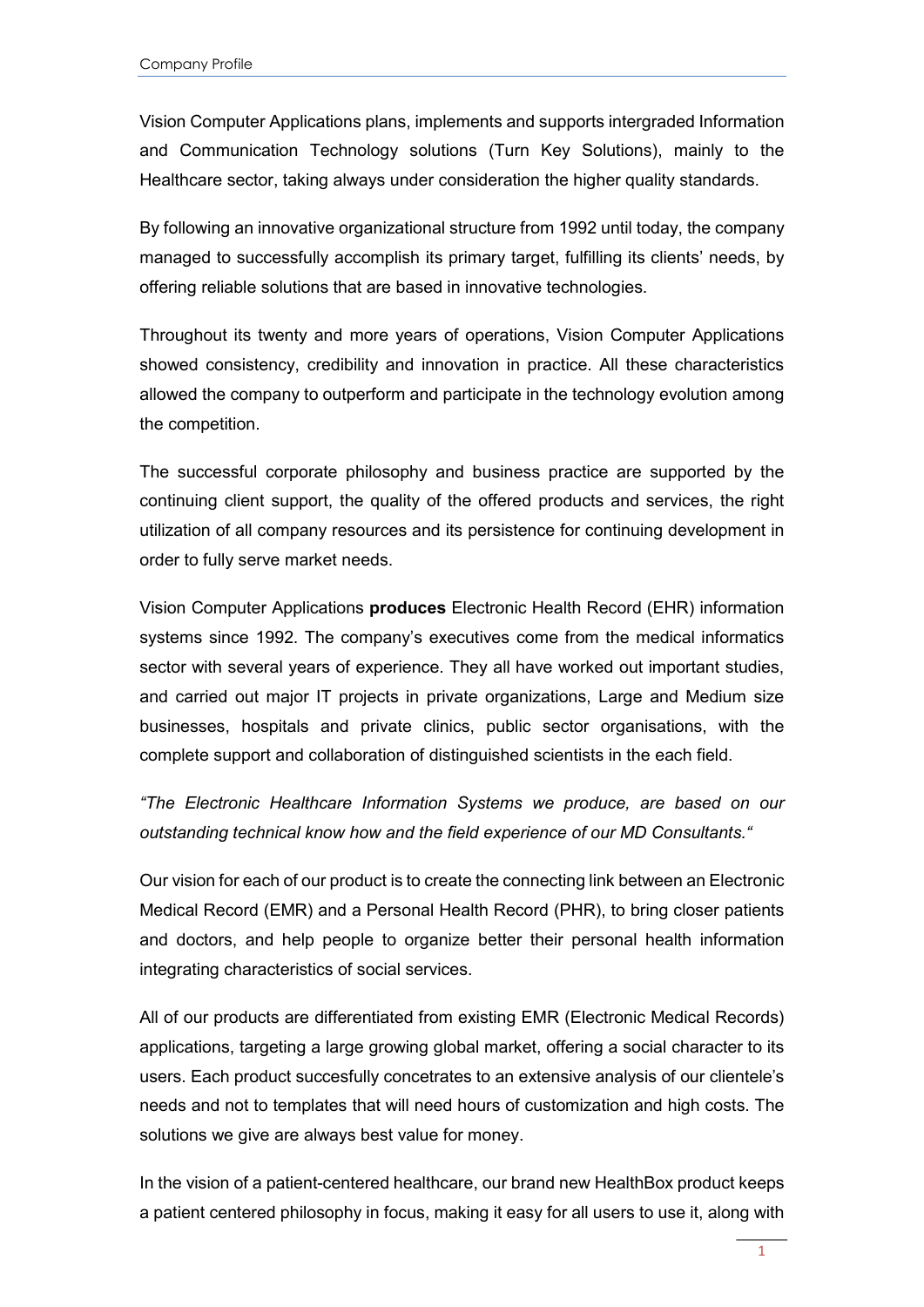doctors playing the most significant role. This is the why HealthBox differs from any existing EMR or PHR tool. Through the use of a series of innovative technology applications, is offering an advanced service that targets the needs of patients and practitioners alike.

## **Definitions**

## **Personal Health Records (PHR)**

The term "personal health record" is not new. The earliest mention of the term was in an article indexed by PubMed dated June 1978 (PubMed, 1978), and even earlier in 1956 reference is made to a personal health log (DRAGSTEDT, CA, 1956). However, most scientific articles written about PHRs have been published since 2000.

The term "PHR" has been applied to both paper-based and computerized systems; current usage usually implies an electronic application used to collect and store health data. In recent years, several formal definitions of the term have been proposed by various organizations (AHIMA e-HIM Personal Health Record Work Group , 2008).

It is important to note that PHRs are not the same as Electronic Health Records (EHRs). The latter are software systems designed for use by health care providers. Like the data recorded in paper-based medical records, the data in EHRs are legally mandated notes on the care provided by clinicians to patients. There is no legal mandate that compels a consumer or patient to store her personal health information in a PHR.

## **Electronic Health (or Medical) Records (EHR)**

An **electronic health record (EHR)**, or **electronic medical record (EMR)**, is a systematic collection of electronic health information about an individual patient or population (Gunter & Terry, 2005). It is a record in digital format that is theoretically capable of being shared across different health care settings. In some cases this sharing can occur by way of network-connected, enterprise-wide information systems and other information networks or exchanges. EHRs may include a range of data, including demographics, medical history, medication and allergies, immunization status, laboratory test results, radiology images, vital signs, personal statistics like age and weight, and billing information.

The system should be designed to represent data that accurately captures the state of the patient at all times, allowing for an entire patient history to be viewed without the need to track down the patient's previous medical record volume and assists in ensuring data is accurate, appropriate and legible.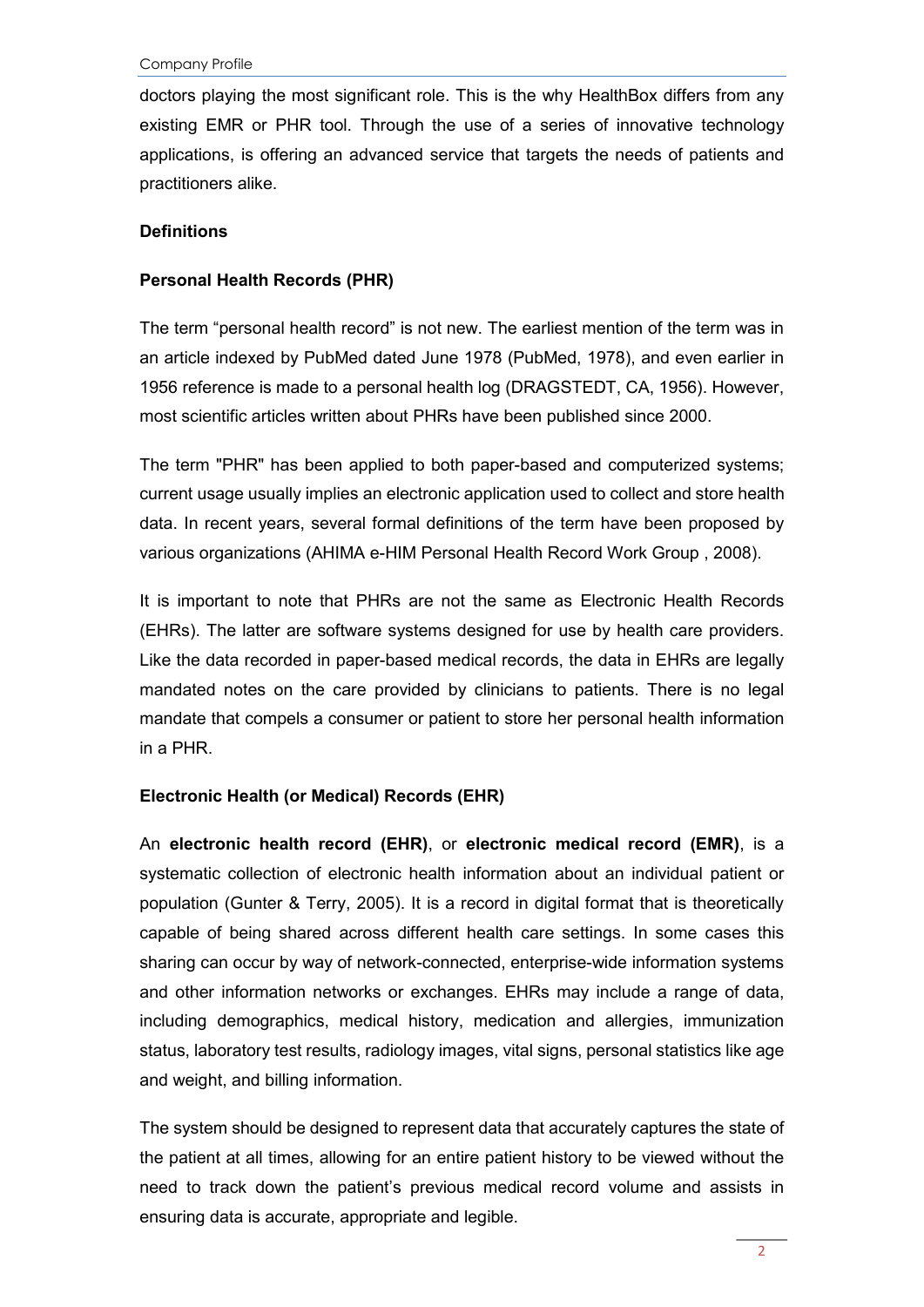

A complete Electronic Healthcare Record Information System for a general medical practice or small clinic. All of our products have a fast database for data storing with a strong encryption

HealthBox for General Medical Practice includes a complete patient's medical record with demographics, historical data and visits with examinations. It has a complete patients' browse with a smart search field that searches in all of patients' files and records. It includes also group filters and statistical graphical representations.

Complete store and management of historical data as: family medical history, patient's history with deceases that coexist, previous hospitalization, surgeries and habits, commemorative history, biometrics, allergies (with analytics description and documentation), vaccines and mood changes.

The application also has basic patient's pictures store database with processing features (x-rays etc.), and advanced visit management with clinical examinations, laboratory tests with normal values and add to favorites feature, diagnosis and administered drugs with formulary.

The most important feature is that each patient can have his/her medical history and visits report in an electronic or hardcopy format.

In addition the application provides many printing sets for each section as well as a module for invoice issuing and special export utility (MS office templates, Email template etc.)



A complete Electronic Healthcare Record Information System that specializes in cardiology and coronary surgery.

HealthBox for Cardiology includes a complete patient's medical record with demographics, historical data and visits with specialized examinations. It has a complete patients' browse with smart search module that completes searches in all of patients' files and records. Also the user can create easily through wizards group filters and see statistical graphical representations.

Complete store and management of historical data as: family medical history, patient's history with deceases that coexist, previous hospitalization, surgeries and habits, commemorative history, biometrics, predisposing factors, patient's pictures store database with processing features (x-rays etc.), and advanced visit management.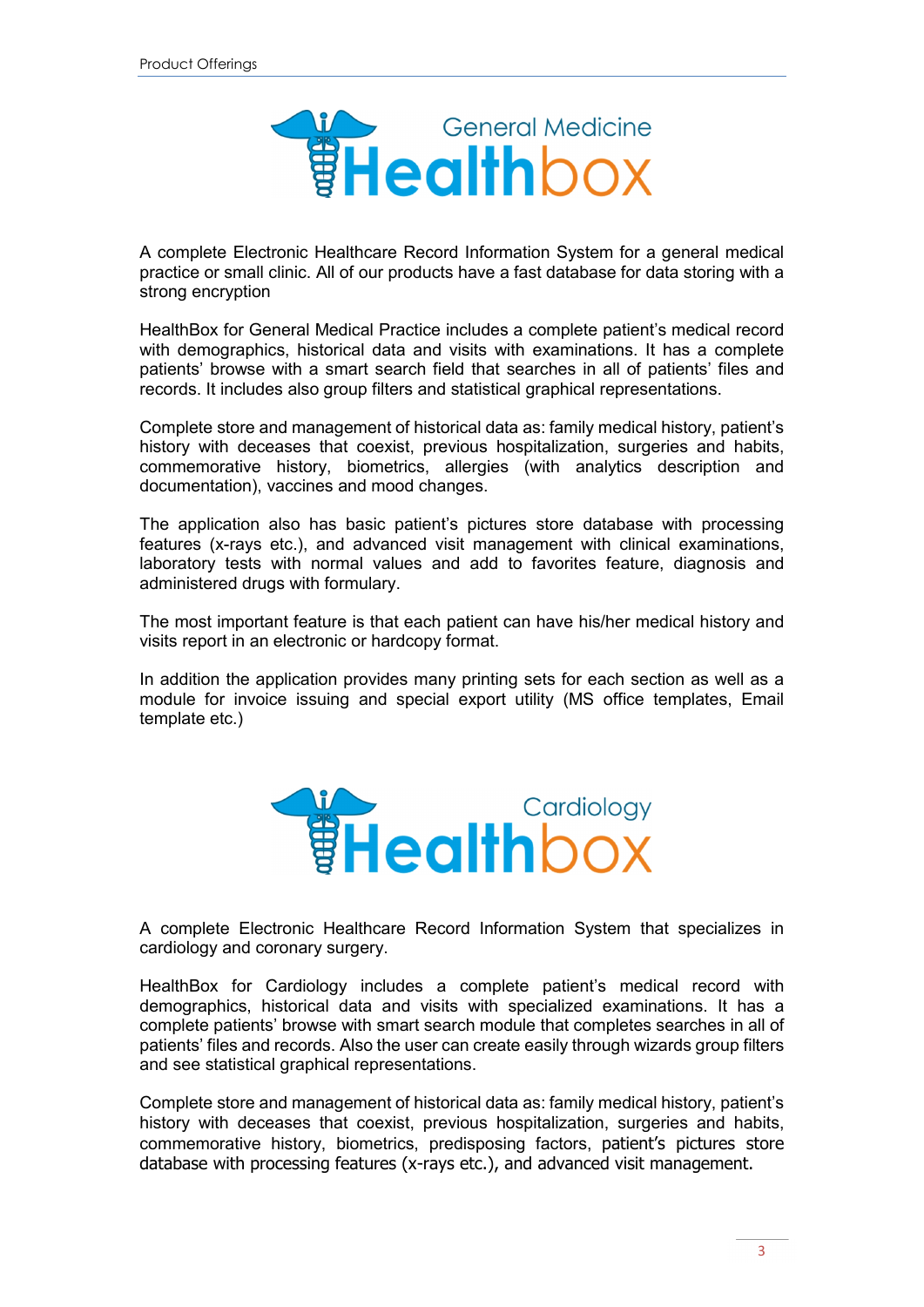Clinical examinations, laboratory tests with normal values and add to favorites feature, diagnosis and ICD10 values, administered drugs with formulary and treatment protocols are some of the more simple modules that are included.

In addition the application, includes specialized procedures and exams like, electrocardiogram (ECG) with specific fields, echocardiogram, chest X-ray, noninvasive cardiac exams like stress tests and holter. However, the most important modules are the invasive cardiac operations like heart catheterization and coronary angioplasty according to the latest advancements, as well as the electrophysiological study and patient's heart operations, with extensive analysis and digital pictures in all of them.

Here also, the most important feature is that each patient can have his/her medical history and visits report in an electronic or hardcopy format.

In addition the application provides many printing sets for each section as well as a module for invoice issuing and special export utility (MS office templates, Email template etc.).